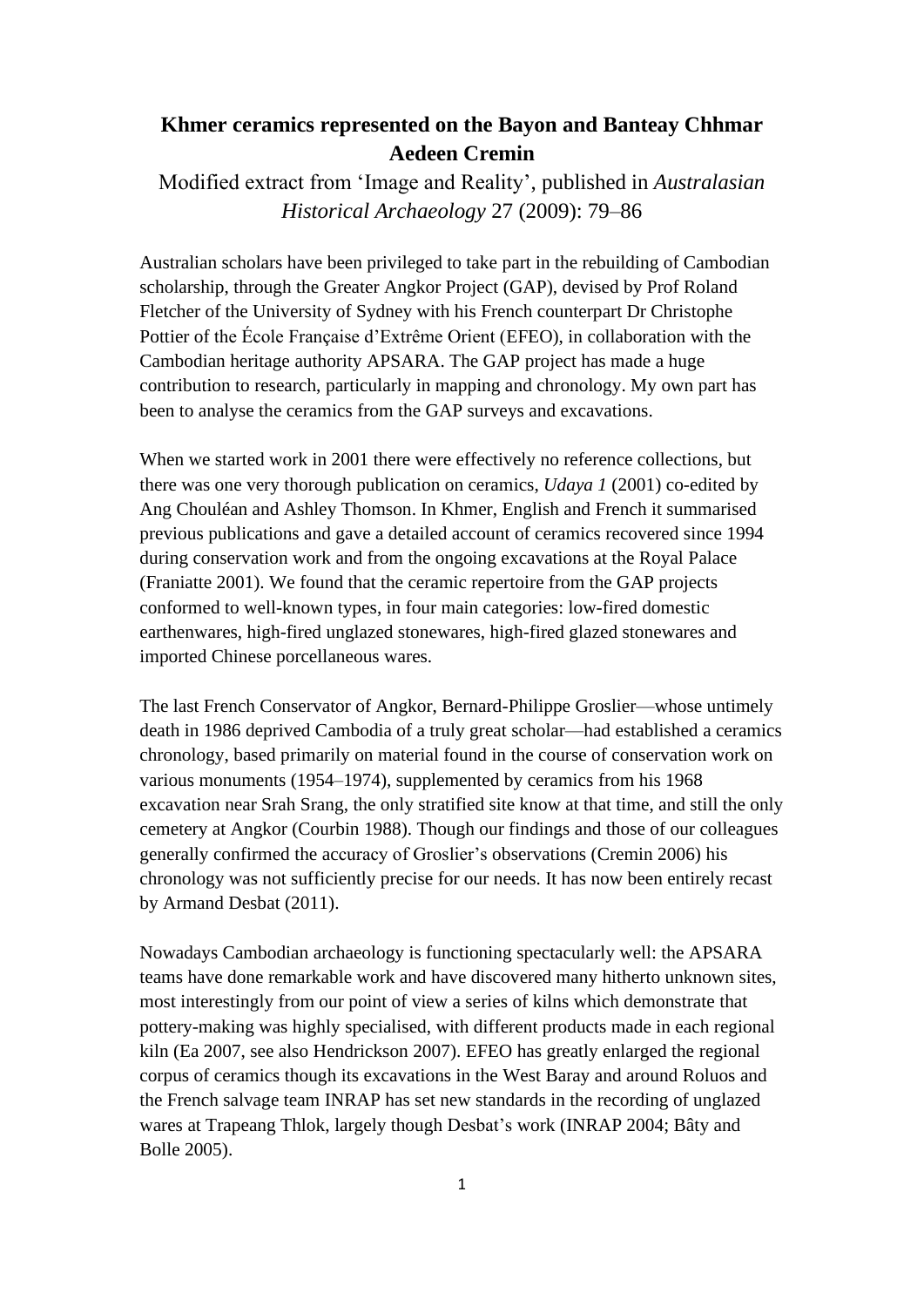A trip to Fujian province, China, to check on the products of the Dehua and other kilns confirmed that Chinese ceramics from the GAP excavations and surveys are of standard export types and add little to what is already known, except to make clear that Chinese wares were commonplace, at least in the twelfth century if not earlier. Their value in the later thirteenth century is well known from the record of Zhou Daguan's commercial embassy: 'Most appreciated here are Chinese gold and silver and then light-mottled double-thread silks. After them come tin goods from Zhenszhu, lacquered trays from Wenzhu, green porcelain from Quanzhou and Chuzhu' (section 21, Smithies ed. 2001: 42).

Our ceramics interests differ from those of most other teams since we take particular note of the domestic earthenwares which are generally considered to be of little account. We have observed the contemporary use of ceramic cooking wares in daily life and their manufacture in the ceramics district of Kompong Chhnang, literally the 'cooking-pot district'. We have been particularly interested in the cooking pot supports from the open brasiers which are used throughout Southeast Asia. In Cambodia today there are two shapes: the 'Chinese oven' is a heavy tronconical vessel with side aperture which uses charcoal, while the 'Siamese oven' is a lighter violin-shaped vessel which can be fed with wood as well as charcoal and will hold two pots at a time. In either case the pots sit on horizontal projections which are today quite thick, but in the past were quite thin. They are roughly triangular in shape and the Vietnamese name 'pig's tongue' is a good description.

Pot-supports are recorded as early as the second millennium BCE from Sabah, Malaysia (Chia 2003: 192). In South Vietnam they have been found in the upper part of Tra Kieu Phase 2, a second- to sixth-century CE site, probably Cham, (Prior and Glover 2003: 282), and at Oc Éo from deep as well as surface levels (Malleret 1960: 145–151). Guérin found four fragments in her re-examination of the finds from Groslier' excavations at Prei Khmeng and Sambor Prei Kuk, dating any time between the second and thirteenth centuries (Guérin 2002: 19). At Ankgor they are known from the Royal Palace at Angkor (Franiatte 2001: 112), at our site of Tumnup Barang and at the GAP-recorded site of Veal Kokpnuov, near Srah Srang. They are not mentioned in any of the kiln-excavation reports to date, but that is hardly surprising for they are typically hand-made objects baked on village bonfires.

Brasiers figure prominently on the scenes of daily life shown in bas-relief on the outer galleries of Banteay Chhmar and the Bayon (e.g. Smithies ed. 2001: 32, 42, 82; Jacques and Freeman 1997: 260; Jacques and Freeman 2003: 86). The Bayon is a three-level temple in the heart of the city of Angkor Thom; it has over 50 towers, the central one of which was built around a giant statue of the Buddha on a coiled *naga* serpent (Dumarçay 1967 and 1973); Banteay Chhmar is a much smaller monument on one level only, in the frontier province of Banteay Mancheay (Jacques and Lafond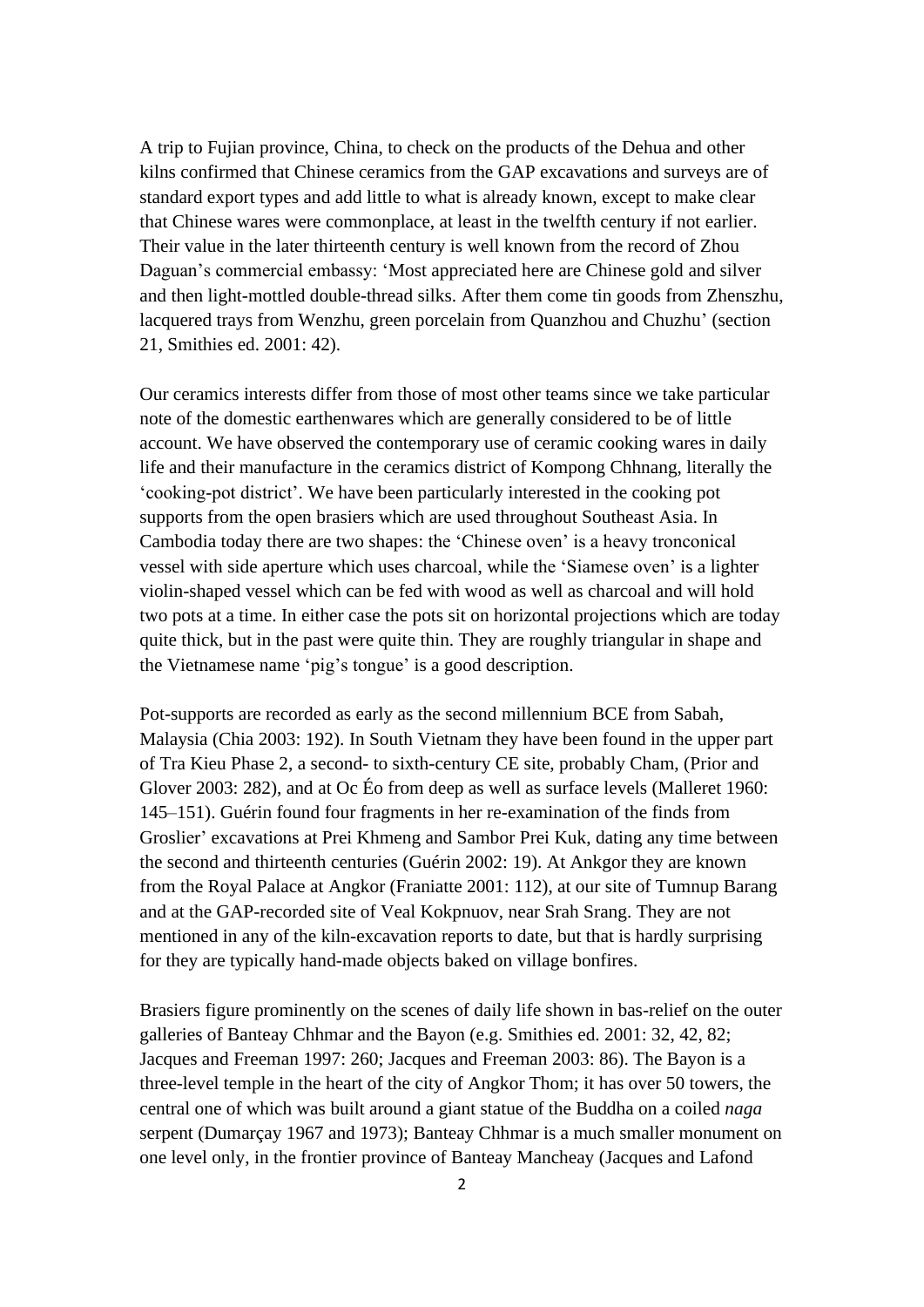2007). Both of these temples were built by Jayavarman VII who stabilised and extended the Khmer Empire during his long reign (1182–c.1218). Olivier Cunin (2007) has been able to demonstrate that the Bayon's central sanctuary was planned as one entity and is therefore not the series of accretions that has been suggested in the past (e.g. by Dumarçay 1973). I consider that the iconographic program was also planned from the start, perhaps not in every detail, but at least as a broad concept.

For our purposes one indisputable point is relevant: that Jayavarman VII sought to extend the benefits of his rule to all parts of Cambodian society, building hospitals and creating imagery which is certainly inclusive. Many of his buildings have 'facetowers' with calmly beautiful faces on each of their four sides, representing an allseeing deity, or king, or buddha. Banteay Chhmar had a specific imagery of hospital scenes and no less than eight enormous panels of Lokeshvara, the bodhisattva of compassion (Groslier 1973: 175; Park 2005: 329; Jacques and Lafond 2007: 254– 255). The imagery of the Bayon is more complex and not yet fully understood; however, all authors agree that there is a sequence which goes from secular themes at the ground, or public, level, through a mixture of secular and religious imagery in the second level, to religious only at the upper levels.

In my view, the imagery of the two lower levels—those accessible to the lesser orders— is intended to bring the ordinary people into the sphere of the divine by blending them into the imagery of the king and deities. The images of daily life relate to the viewer's 'here and now'. Elsewhere in south Asia such details would normally be shown as part of the Ramayana story or within a *jataka* or story of a previous life of the Buddha. But Jayavarman VII seems to have deliberately aimed at realism: the life of the people is shown very simply and with humour. On the first level, or outer gallery of the Bayon, men, women and children eat, drink, watch performances, play games and haggle on the lowest register of three, with lordly and royal scenes on the upper registers, reflecting the accepted hierarchy of Cambodian society.

One scene shows the manufacture of ceramics (Figure 1). It occupies a recess in the southeastern corner of the outer gallery and is in two registers, the upper register showing a senior person sitting inside a curtained building, with attendants. The lower register contains two related scenes, in which cookpots and stewpots are shown being made and packed for transportation. Reading from left to right, the first scene shows four men around an area where the foreground is of footed bowls and flames: the two larger ones at the right, towards the centre of the panel, are talking to or observing the two on the left who appear to be working: the man at the extreme left is holding a spherical object, which could be a round-bottomed cooking pot; beside him is a man who holds a similar object and stands behind coils (of clay?); the flames may be coming from the footed bowls or from behind them. Above the scene, hanging from a horizontal beam, is a cross-hatched basketry container.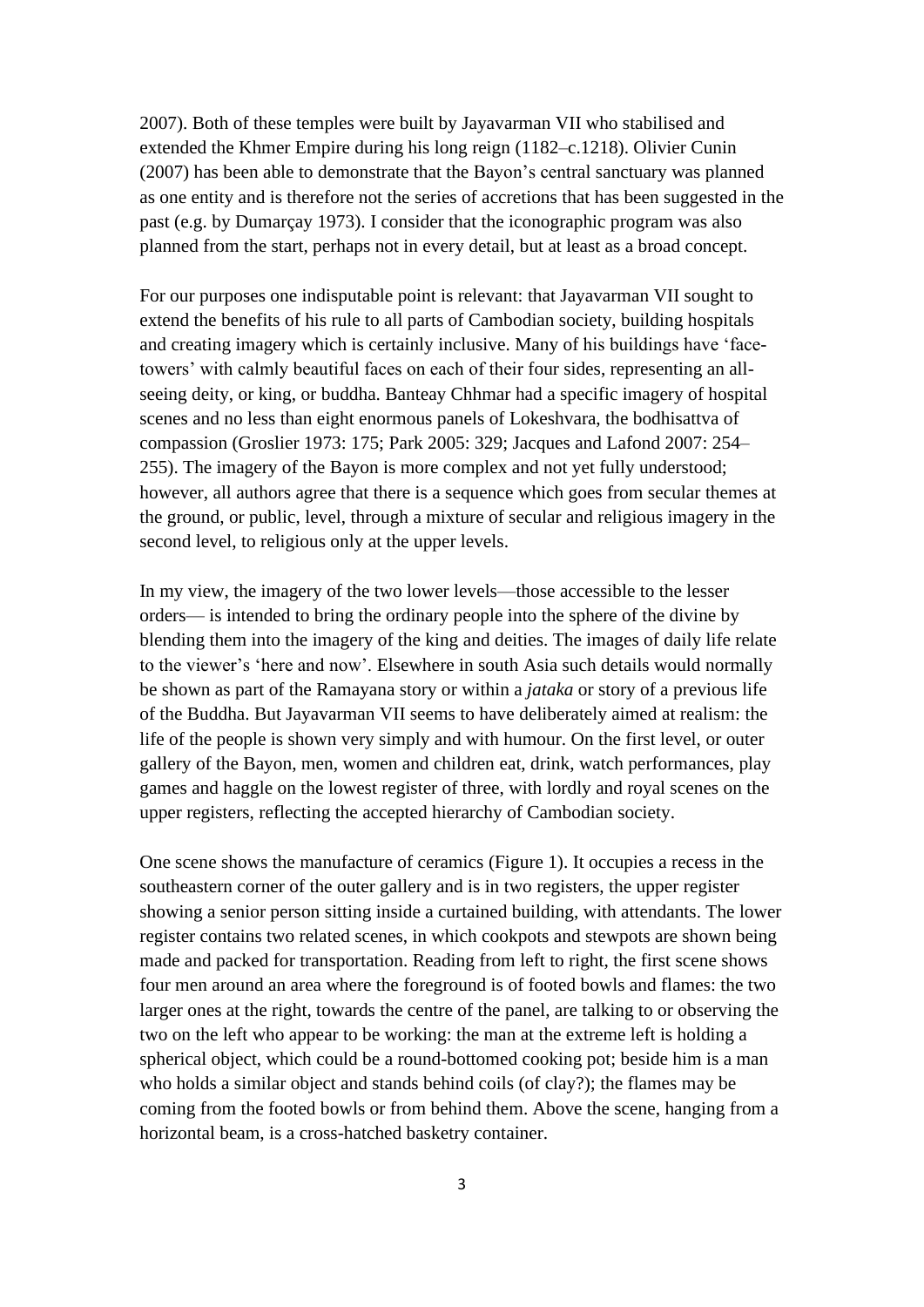

Figure 1. Bayon outer gallery, SE corner, SW recess, showing ceramics manufacture, beloe, with senior person and attendants above. Photo Luke Benbow 2008

I think that this scene shows the making of earthenware pots and their burning in a bonfire kiln, at the moment before the flames start to consume the straw fuel—as can be observed today in Kompong Chhnang and elsewhere (illustrated in e.g. Shippen 2005). That both panels refer to the same place is indicated by the container hanging from the beam which is also the floor of the upper space. While it might seem that the burning is directly beneath the building, it would in fact be in front of it according to Angkorian perspective, as seen, for instance, in the outer gallery where riverbank scenes are shown directly below boats in the water. In modern villages bonfireburning is carried out right beside the dwellings, alongside the garden area.

Overlapping this scene and on a separate panel is a similar scene directed towards the right. At extreme right a man turns back towards a group of three men, whom he apparently supervising: one of the men is kneeling and stacking two round-bottomed cooking pots onto a footed wide-mouthed bowl. Behind him and moving right are two men holding a pole at shoulder height, from which hangs a stacked pair of larger pots (stewpots, possibly round-bottomed), secured by cord slings. These pots appear to be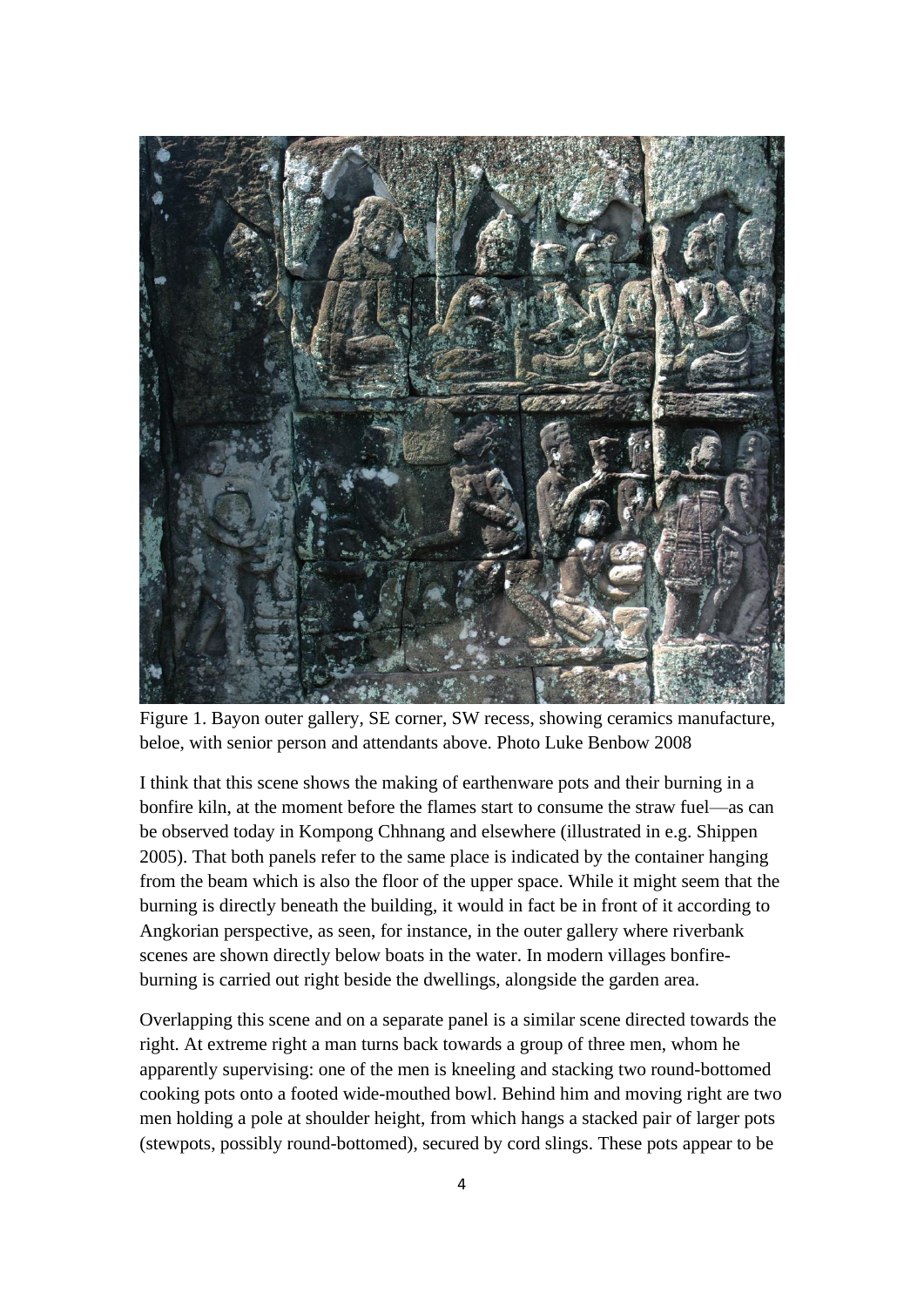separated by basketry rings; they do not have lids. At the left of this scene is a fifth man, who may be assisting the carriers or may be another supervisor: he seems to hold at head-height a footed pot (or this pot may be hanging from the beam as a counterpart to the basketry container in the left-hand panel). This activity may be taking place beneath the dwelling, but could equally well be thought of as happening in the outer compound.

This scene of ceramics manufacture can be viewed as complementary to the two other occupational scenes on the Bayon, one of building (outer gallery W, S section, shown in Giteau 1976: ill. 91; Jacques and Freeman 2003: 91) and the other of stone-cutting (inner gallery W, S section no. 14, Jacques and Freeman 2003: 97). Each of these depictions shows an accomplished sense of observation on the part of the artists and carvers. From a design point of view these vignettes may have been intended simply as 'fillers' occupying an empty narrative space, perhaps marking a pause between the various episodes depicted in both outer and inner galleries, but the psychological effect, as with the market scenes, is to bring us closer to the people who actually built the Bayon and lived within its ambit.

The second-level or inner gallery also shows ordinary people, though apparently mostly engaged in religious activities, worshipping or walking to shrines. They carry well-known ceramic vessels: jars, 'baluster' and 'pedestal' vases. Some are transported in looped string holders or carried on people's heads (inner gallery N, W section); a similar image is shown on Jayavarman VII's Neak Pean (upper W pediment of N chapel, Jacques and Freeman 2003: 180) Such pots are known from recent excavations and also from Groslier's work at Srah Srang (Courbin 1988: fig 27). We know that they could have sacred significance, for the Bayon's Vishnuworship scene (inner gallery S, western section) shows straight-sided jars with domed lids, while a baluster vase represents the *amrita* flask on the Churning of the Ocean of Milk (inner gallery W, N section, Freeman and Jacques 2003:99). Bodhisattva relief II at Banteay Chhmar has pedestal vases (Jacques and Lafond 2007: 254) standing on tripods which were probably made of bronze, similar to that published by Bunker (2004: 385).

The Bayon shows a rich panoply of other containers, most of them not in ceramic. Lightweight basketry containers are shown carried on people's head or hung from rafters. On the second level (inner gallery S, W section), a palace scene shows on the lower register a storage area where a servant half-opens a large container which may have a hinged lid; another servant is slumped asleep over a closed version of the same container, its domed top suggesting it is made of bamboo. On the upper register, near the entrance of the hall, a seated lord is presented by a servant with food? piled up in a wide-mouthed footed vessel, with horizontal ribs. A servant holding a similar vessel, piled up with another substance, is shown at the left, inside the hall. Ceramics in these forms are not commonly found in excavations, but at Srah Srang, in the mid-eleventh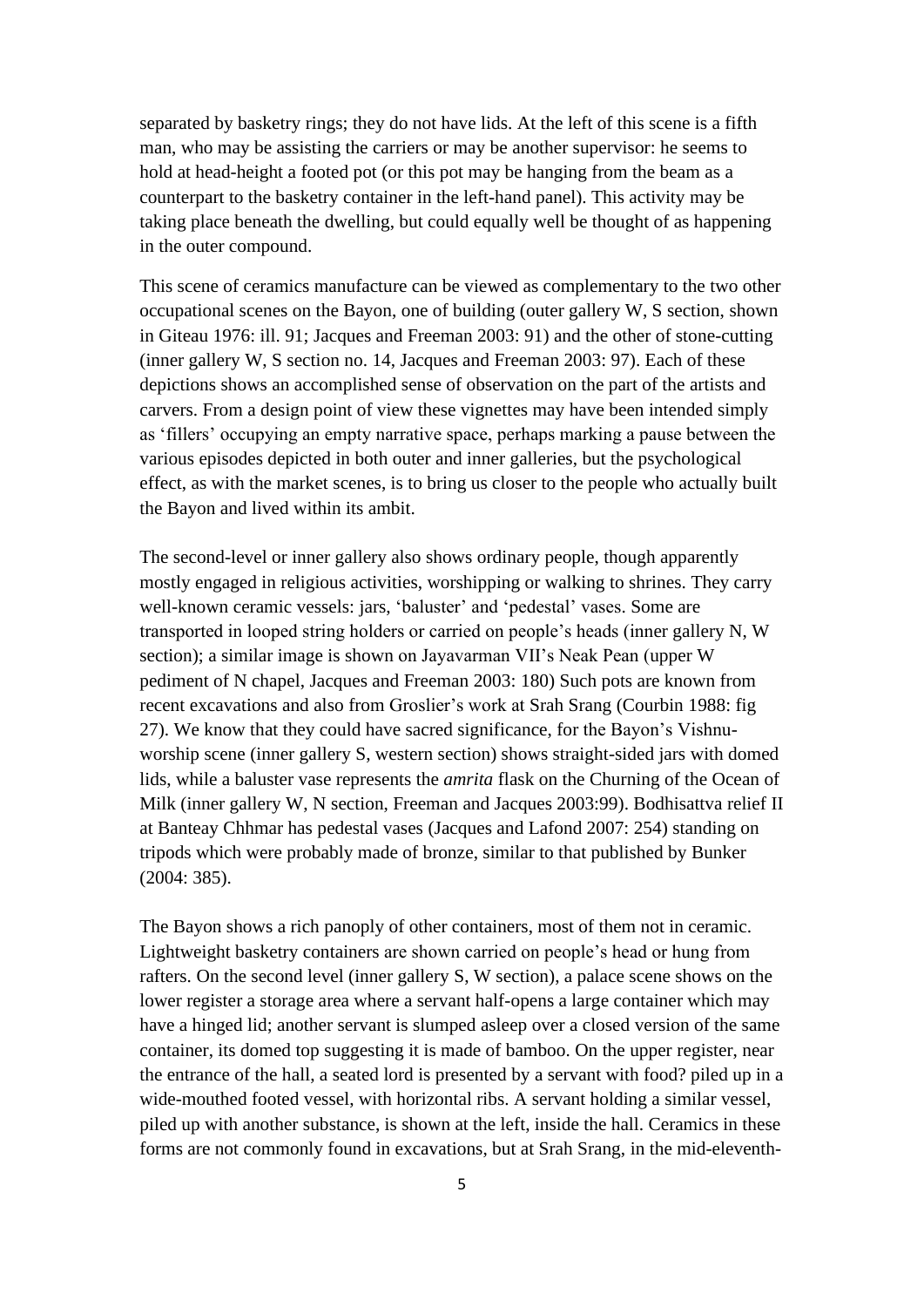century level, Groslier found a 'fruit-presentation bowl imitating basketry, hard lightgrey paste with thick green glaze, height 14 cm'(Mourer 1986: pl. 34 fig. 3). The diameter seems from the drawing to be about 27 cm and this pot would therefore be about the same size as the serving vessels described above.

Thomas Maxwell (2007) and Ang Chouléan (2007) each stress the originality of Khmer religious belief and imagery. We have already noted the distinctive interest in apparently contemporary scenes, but to test originality further I compared Khmer representations of ritual ceramics with those from Borobudur and other Javanese temples. Detailed images are accessible in Australia through the magnificent Coffin Collection of black and white photographs in the National Library of Australia. It immediately became clear that there was a marked contrast in the representation of ritual vessels, specifically the *purna ghata*, the spherical Indian flower-vase decorated with a sash around the belly (Al-George and Rous 1957). This is a very common decorative theme in ninth- and tenth-century Java, where it can be further associated with birds, conches, lotus etc., and there is one possibly sixth-century relief from Champa from Da Nghi, now in the Da Nang museum, Vietnam, where a square block with *purna ghata* relief was reused as a column base (Musée Guimet 2005). But there are no *purna ghatas* on Khmer temples (Gairola 1954: 222).

Was the *purna ghata* considered old-fashioned in the Angkorian period? Or was it not in use? The answer can be found in Saveros Pou's analysis of flowers in Khmer literature: in a discussion of ritual she indicates that floral offerings were highly significant and that the vocabulary indicates the use of 'garlands' or 'arrangements' (2005: 52–54); there is no mention of vases or containers. The implication is that Khmer ritual did not adopt the use of *purna ghata* and was in that respect not 'indianised'. In a small way this supports Maxwell's contention that the Khmer integrated only some Indian forms into their own religious practice rather than adopting a whole pre-fabricated system (2007).

In contrast to the *purna ghata* a great deal of attention is paid to another foreign form, the *kendi*: this is a spouted ewer or pouring-vessel, manufactured in China specifically for export. *Kendi* get distinctive treatment at the Bayon: they are carried respectfully or placed on a stand (outer gallery, SE corner, Smithies ed. 2001: 46); one is shown as an ablutions-pourer in the worship of Shiva (inner gallery S, W section). A *kendi* is also shown beside the Bodhisattva relief VII at Banteay Chhmar (visible in 1970s photo, with relief still in situ, Coffin Collection). This treatment contrasts with Javanese imagery, where *kendi* are rarely shown: at Borobudur a *kendi* is not used for pouring but to hold a flower (relief IIA80).

From these instances we can accept that other images may be realistic and we can extend our enquiry into the representation of what may be foreign usages or behaviour. As is now well-known, Jayavarman VII had close links to Champa, where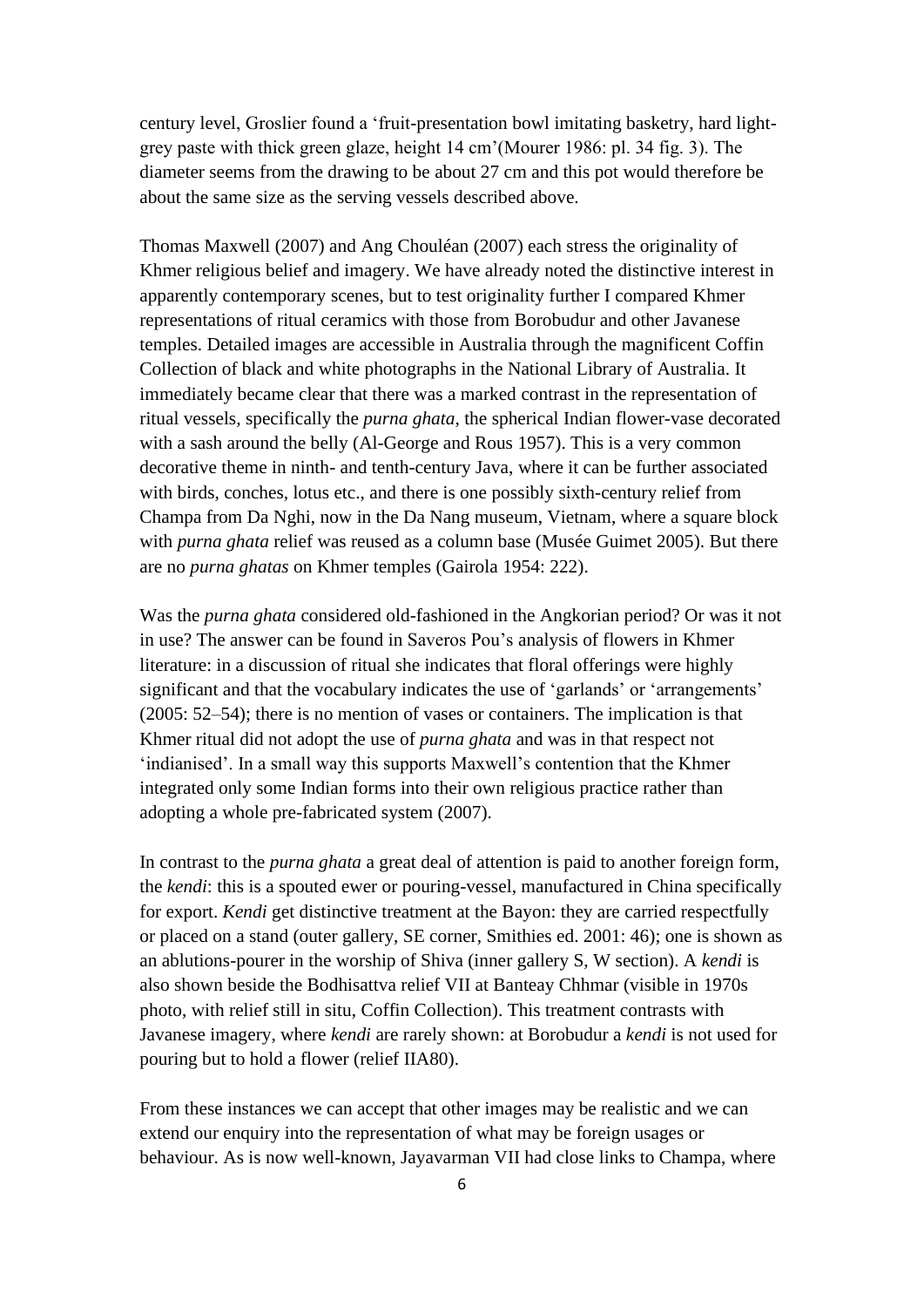he seems to have lived and campaigned; he later had Cham princes at his court and sought to maintain diplomatic relations with Champa (Schweyer 2007). The Cham, conventionally identified by flowery helmets, when not shown as enemies, are shown as musicians or ordinary troops with Khmer officers. The Bayon inner gallery has a narrative scene of a water-festivity with people in hierarchical order: Cham men are on a boat, with a Khmer lord in the adjacent boat to the onlooker's right and a Khmer king to the right again (inner gallery N, W section). The Cham are drinking through straws from narrow-neck bottles. Similar bottles are shown in use by Chinese people at Angkor Wat (Dvaravati festival, SW corner, Roveda 2005: fig. 107) and on the Bayon (outer gallery S, E section). One might conjecture that drinking at festivals was a foreign custom and showing bottles reinforces that these are foreign dignitaries, in much the same way as a modern Cambodian might choose to show a westerner drinking coffee.

In addition to diplomatic alliances Khmer kings would have had to negotiate with the Cham for horses. The Cham bought them from Annam (Wade 2009: sections 6 and 7). 'Annam', the land of the Dai Viet, now northern Vietnam, had been obtaining horses from Yunnan, in southwestern China, from at least the third century CE (Yang 2004), probably bringing them along the Red River route which continued in use into modern days. Cavalry is well represented at Angkor Wat and it is known that its builder Suryavarman II (1113–c.1150) had campaigned in Annam. Systematic horsetrading, as opposed to occasional looting, is a large undertaking, for along with horses come their attendants, grooms and riders, as we know from the better-documented Central Asian horse trade of the Tang and later periods. It is relevant that the Bayon shows mounted officers, including one who appears to be Chinese (outer gallery E, Jacques and Freeman 1997: 264), and that polo-playing on horseback is depicted on the later Elephant Terrace (Jacques and Freeman 1997: 268).

As well the overland horse trade the Cham controlled the maritime trade between Java and China: Cham ports, whether 'Vijaya' or others, were the main points of entry for Chinese goods. From at least the ninth century CE Chinese trade-goods invariably included ceramic containers. In 1981 Groslier postulated the existence of such a trade as the model for Angkorian glazing and manufacturing techniques and this has now been confirmed at Prei Monti, at Roluos, where Christophe Pottier has found ninth- to tenth-century Tang wares (pers comm. 2007). When Groslier wrote, few kilns were known from Cambodia and Chinese kilns were not adequately published. The situation is now much improved (Needham 2004) and enough work has been done in Cambodia to suggest that the Khmer borrowed not specific techniques but rather the ideas of wheel-turning, glazing and high-temperatures firing in kilns. All of these innovations were employed at the Kulen to produce its well-known ash-glazed tiles, finials, lids and heavy-rimmed bottles.

In the tenth-century level of the Srah Srang burial site Groslier found a bottle of similar form to those depicted on the Bayon and Angkor Wat reliefs and described it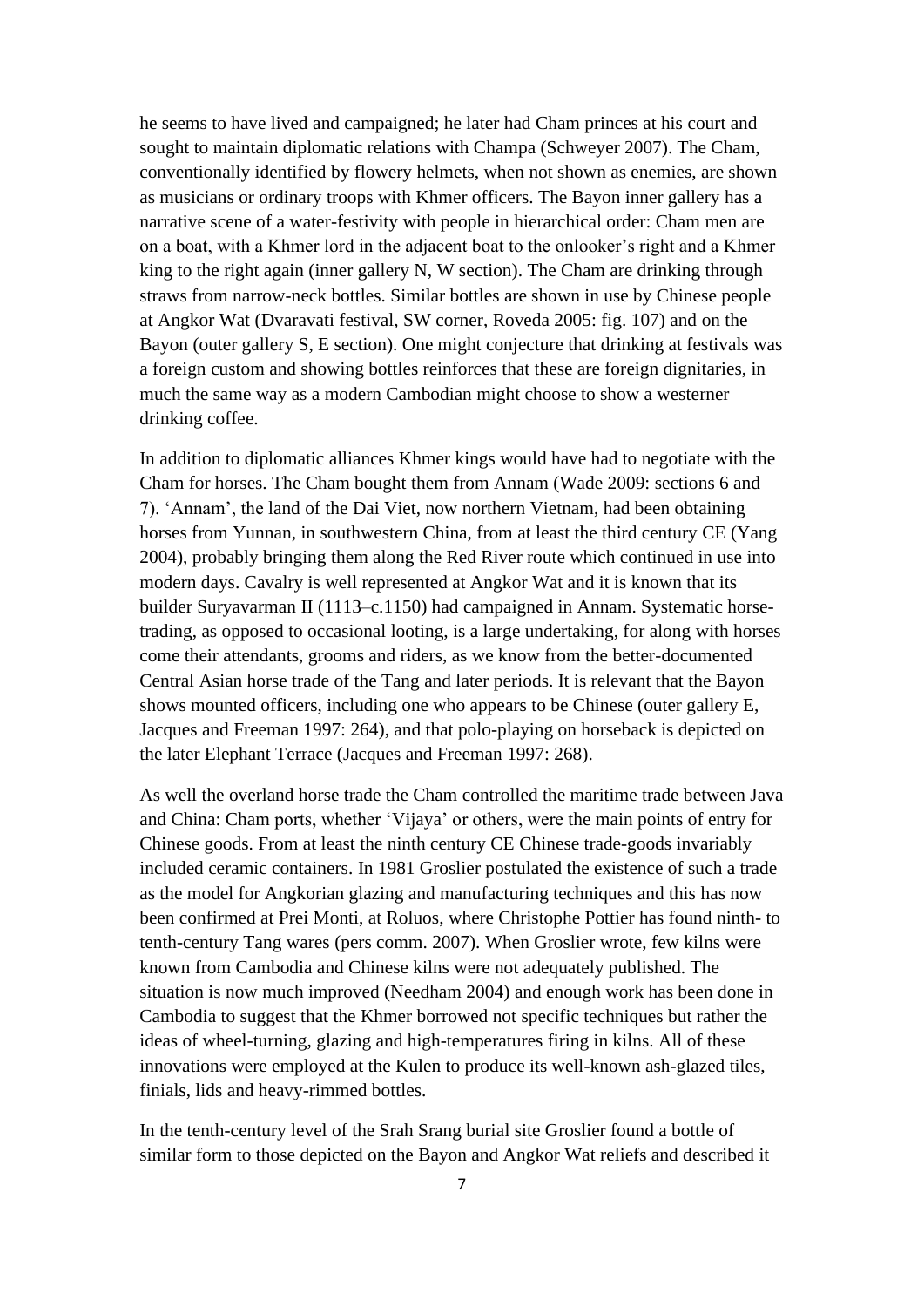as an 'imitation of a Chinese *hu*-bottle, dull red paste with polished *lie-de-vin* [purple] slip, height13.4 cm' (illustrated by Mourer 1986: pl. 30 fig. 2). He considered that the *hu*-bottle was the model for the Kulen bottles. Such bottles were also produced at the Tani kilns (Nara 2005: pls 18, 34-35), as were boxes of Chinese type, both ash-glazed and unglazed (Nara 2005: pls 14, 16-17, 31-33). Ash-glazing requires only suitable fuel (Ly and Muan 2000: Glazing) and the fact that the Tani potters used it so little suggests that glazing may have been of minor importance to the consumer. Unglazed Kulen-type bottles were also found at Trapeang Thlok, where they would be of tenth– eleventh century date, thus fitting in with Groslier's chronology.

Another vessel form which may be of ultimately Chinese origin is the distinctively Cambodian water-pourer, the *kaam.* This vessel is always unglazed; it has a horizontally-flanged rim, an everted neck, a distinctively shaped shoulder and a carinated belly. The decoration is of moulded ridging on the shoulder with lesser moulding around the carination. The shape is perfectly designed for graceful pouring without the use of a spout and we have been shown how the slight swelling at the base of the neck enables the vessel to sit comfortably within the crook of the arm (Ea, pers comm. January 2006). Mourer (1984: 33) points out that this design also eliminates the need for a handle. Despite the lack of a spout the basic form of the *kaam* may nevertheless derive from carinated *kendi* (e.g. Lu 1983: 156, no. 173; *FPM* 2002: 31), such as are found in the Philippines (Brown 1989: figs 59-62; Guy 1986: 101, no. 87). One is reported from Srah Srang and dated to the ninth century (Mourer 1986: pl. 27, fig. 3). If this form is indeed the original model, the Cambodian potter simplified it by removing the spout and enriched the decoration through multiple ridging. It is interesting to note that at the Tani kilns only one *kendi* was found, suggesting that this form did not appeal as much as the *kaam*.

At Trapeang Thlok *kaam* are earthenware and at the Royal Palace one is described as being of rather coarse earthenware (Franiatte 2001:110, fig. 27), but the Tani ones are in stoneware and stoneware examples have been found at the eleventh–twelfth century site of Prasat Ban Phluang, in Surin province, Thailand (Childress and Brown 1978). *Kaam* were rare at GAP's Tumnup Barang site: parts of only two vessels, one an earthenware rim and neck, the other a sherd of high-fired grey ware, with incised decoration on the ridged shoulder (no. 4449). On this sherd diagonal rouletting has been used to create a distinctive pattern immediately identified by villagers as 'snakeskin'. This can be seen also at Tani (no. 380, Nara 2005: pl. 52). Is this a deliberate allusion to the symbolic connection between the *naga* snake and water? In the Khmer creation myth the Naga King ruled the waters of Cambodia and was the ancestor of its royal families though the marriage of his daughter to the first Khmer king (Ang 2007). If there is such an allusion, the *kaam* might have both ritual and practical uses: perhaps the earthenware forms are utilitarian water-pourers, while the stonewares may have more sacred functions.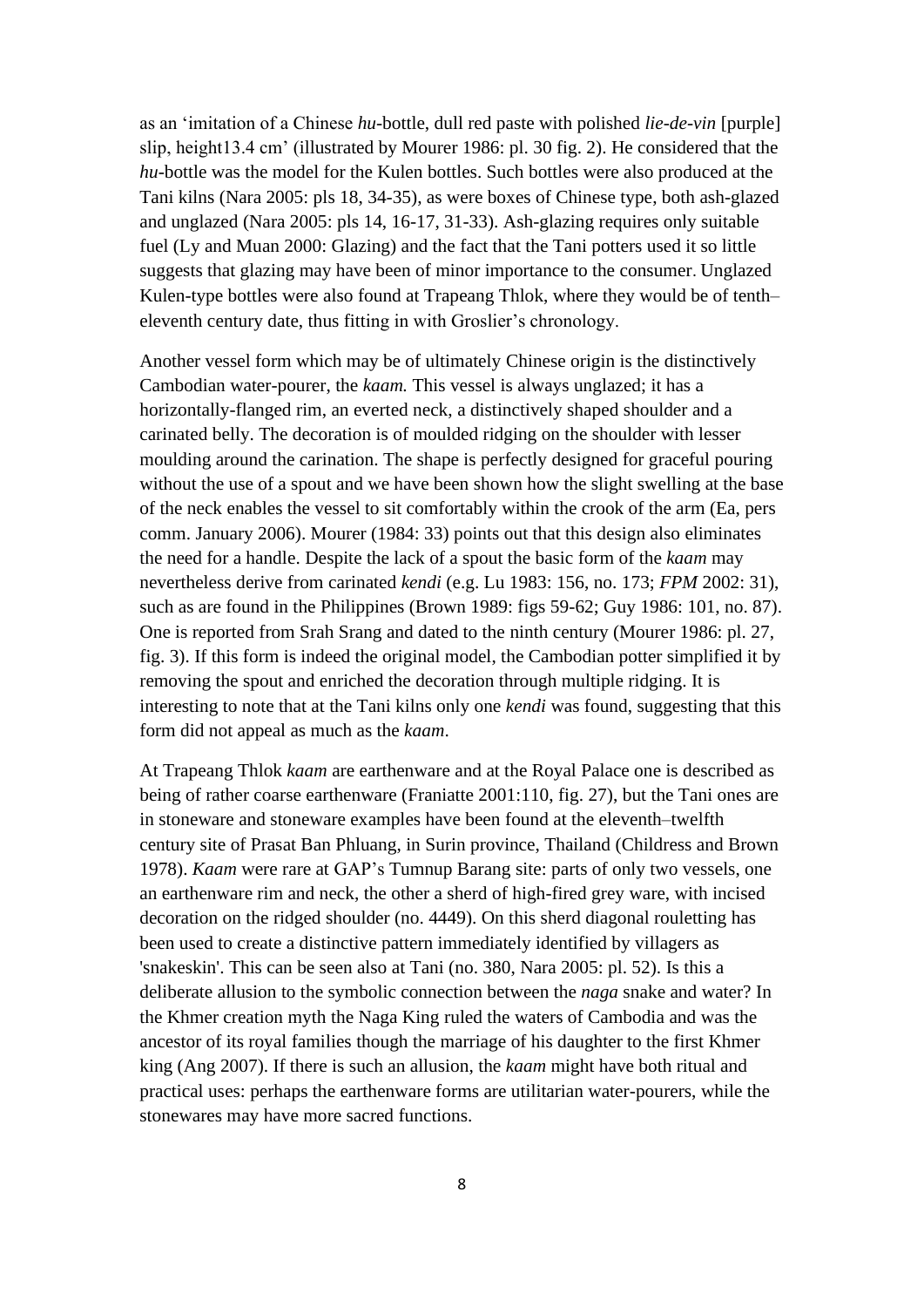It is interesting to note that *kaam* are not shown on the Bayon or at Banteay Chhmar. Given that they were in use at that time, as the archeology clearly indicates, why choose not to show them? The *kendi* might be considered more appropriate for ritual scenes, but one would still expect to see *kaam* in the domestic scenes. On consideration, there are other omissions, such as any scenes of agriculture, though the artists would certainly have been competent to depict ploughing, rice planting and rice harvesting. This suggests that the domestic scenes do not represent village life but the life of the city, where fishing and fruit-picking could be observed on a daily basis, since the city of Angkor Thom was crisscrossed with waterways and its houses had adjacent gardens, each with a fishpond (Gaucher 2003). The Royal Palace itself had wooded areas and fishponds.

Everything we know about Jayavarman VII (or his designers) tells us that the realism of the bas-reliefs was not an accident: they appear to deliberately include every class from the king to market vendor and occupations from midwifery to warfare. As Groslier put it, while images could be read differently by different viewers, from peasant to scholar 'they were nonetheless understood, real and efficacious for each person' (1973: 303). So why exclude the people's major occupation, which is also a major feature of the Cambodian landscape? This is yet another question to add to the ongoing debate about the nature and ideology of Jayavarman VII's reign. The study of ceramics will certainly not answer many of those questions, but it may help to formulate them.

In conclusion, ceramics contribute to Khmer studies in many ways, of which this paper briefly considers two. The first is the realistic depiction of contemporary ceramics on the Bayon temple: it is suggested that realism was intended to reinforce the message that the king was all-seeing and intimately concerned with the life of his subjects. The second is the import of Chinese ceramics: it is suggested that these may be part of a far more significant trade in horses which has left no traces other than depictions on temple relief.

## **Acknowledgements**

Thanks are due to the Directors of GAP, Professor Roland Fletcher and Dr Christophe Pottier for their generous help over the years. The GAP sites were excavated under the overall direction of Dr Wayne Johnson, with Shaun Mackay at Tumnup Barang. The first recording was carried out by Philippa Weaver, who also established the first ceramic collection. I thank all three for their kindness, patience and attention to detail.

The ceramic material from GAP could never have been catalogued, let alone analysed, without the dedicated work of over 30 volunteers. Their tenacity, professionalism and good humour made tedious work positively enjoyable and it is a pleasure to be able to thank them again. I particularly wish to acknowledge the contribution over the years of Kirsty Altenburg, Jane Calthorpe, Virginia das Neves, Cecily Parris, Alexandra Rosen and Maartje Zwaneveld. I also thank Ngaire Richards,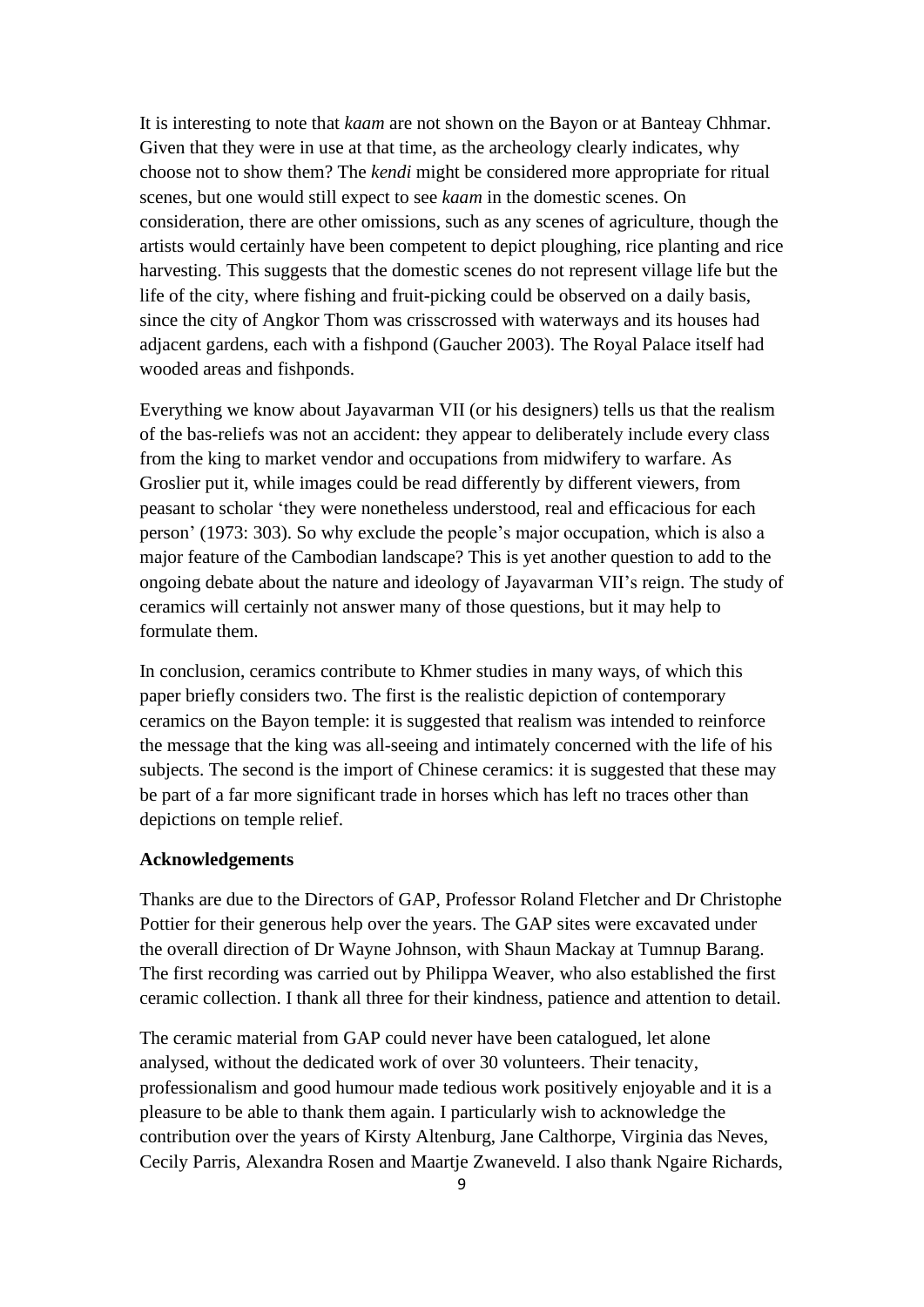who redesigned the database, and Leonard Cox for generously sharing his expertise in Chinese ceramics; thanks are also due to John Miksic, Sharon Wai-Yee Wong and Geoffrey Wade of the National University of Singapore. Finally, I owe a particular debt of gratitude to Ea Darith, of APSARA, for his friendship and his expert advice on Khmer ceramics.

## **References**

- AL-GEORGE, S. and A. ROUS 1957 'Pūrņa ghața et le symbolisme du vase dans l'Inde', *Arts Asiatiques* 4 (4): 243–254.
- ANG, C. 2007 'In the beginning was the Bayon' in Clark (ed.) *Bayon,* pp. 362–380.
- ANG, C. and A. THOMPSON (eds.) 2001. *Udaya* 1, Siem Reap: APSARA.
- BÂTY, P. and A. BOLLE 2005 'Sanctuaires et habitats sous l'aéroport de Siem Reap', *Archéologia* 427 (Novembre): 18–23.
- BROWN, R.M. (ed.) 1989 *Guandong Ceramics from Butuan and other Philippine sites,* Oriental Ceramic Society of the Philippines and Oxford University Press.

BUNKER, E.C. and D. LATCHFORD 2004 *Adoration and Glory: The golden age of Khmer art*, Art Media Resources, Chicago.

CHIA, S. 2003 'Prehistoric pottery production and technology at Bukit Tengkorak, Sabah, Malaysia', in Miskic (ed.) *Earthenware in Southeast Asia,* pp. 187–200.

- CHILDRESS, V.R. and R.M. BROWN 1978 'Khmer ceramics at Prasat Ban Phluang', *Arts of Asia* 8.1: 67–73.
- CLARK, J. (ed.) 2007 *Bayon: New perspectives*, River Books, Bangkok.
- COURBIN, P 1988 *La fouille du Sras Srang*, ÉFEO Collection de textes et documents sur l'Indochine XVII, Paris.
- CREMIN, A. 2006 'Chinese ceramics at Angkor', *Indo-Pacific Prehistory Association Bulletin* 26: 121–123 and online www.ippa.
- CUNIN, O. 2007 'The Bayon: an archaeological…study', Clark ed. *Bayon* , pp. 136– 229.
- DESBAT, A. 2011 'Pour une révision de la chronologie des grès khmers', *Aséanie* 27 (June): 11–34
- DUMARÇAY, J. 1967 *Le Bayon: Histoire architecturale du temple: Atlas et notice des planches* ÉFEO Mémoire archéologique III, Paris
- DUMARÇAY, J. 1973 *Le Bayon: Histoire architecturale du temple,* ÉFEO Mémoire archéologique III-2, Paris.
- EA, D. 2007 'New data on the distribution of Khmer ceramics kilns', unpublished paper to the Conference on Ancient Khmer and Southeast Asian Ceramics: New archaeological findings, production and the revival of techniques, Centre for Khmer Studies, Siem Reap.
- FRANIATTE, M. 2001 'Nouvelles analyses de la céramique khmère du Palais Royal d'Angkor Thom' *Udaya* 1: 91–124.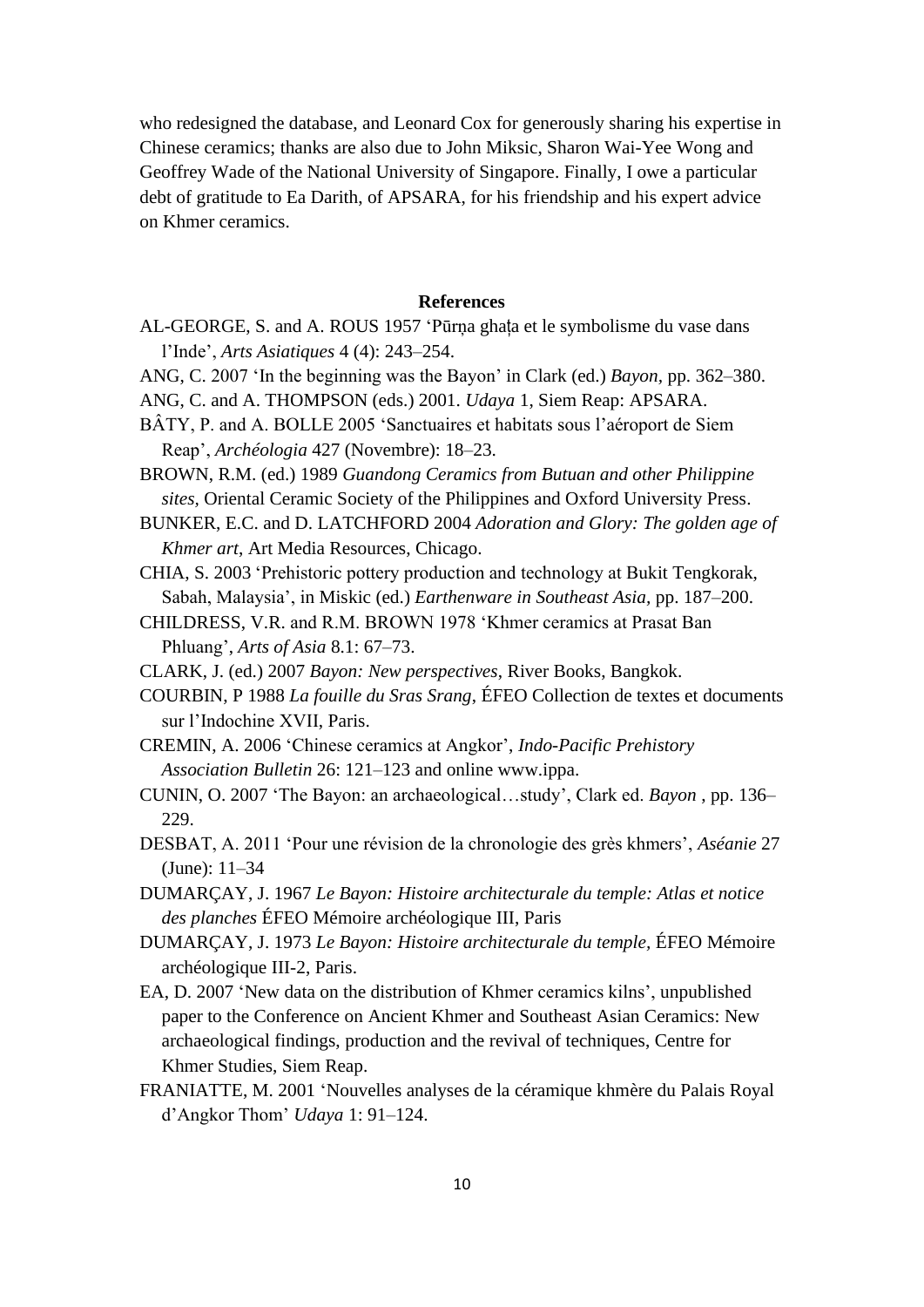- GAIROLA, C. K. 1954, 'Evolution du pūrņa ghața (vase d'abondance) dans l'Inde et l'Inde extérieure', *Arts Asiatiques* 1 (3): 209–226.
- GAUCHER, J. 2003 'New archaeological data on the urban space of the capital city of Angkor Thom', in A. Karlström and A. Källén (eds), *Fishbones and Glittering Emblems. Southeast Asian Archaeology 2002*, Museum of Far Eastern Antiquities, Stockholm, pp. 233–242.
- GITEAU, M. 1976 *Angkor—un peuple—un art*, Office du Livre, Fribourg.
- GROSLIER B.P. 1973 *Les inscriptions du Bayon*, ÉFEO Mémoire archéologique III-2, Paris.
- GROSLIER B.P. 1981a 'Introduction to the ceramic wares of Angkor', in D. Stock (ed.). *Khmer ceramics 9th –14th Centuries*, Southeast Asian Ceramic Society Singapore, pp. 9–39.
- GROSLIER B.P. 1981b 'La céramique chinoise en Asie du Sud-Est: quelques points de méthode', *Archipel* 21:93–121 [ Reprinted in J. Dumarçay (ed.) 1988. *Mélanges sur l'archéologie du Cambodge (1949-1986)*, ÉFEO, Paris, pp. 221–245].
- GUÉRIN, A. 2002 'Étude préliminaire des céramiques de Sambor Prei Kuk provenant des fouilles de B.P. Groslier (1962) et conservées au Musée National de Phnom Penh. Annexe', typescript report, Mission archéologique franco-khmère sur l'aménagement du territoire angkorien (MAFKATA), Siem Reap.
- GUY, J.S. 1986 *Oriental Trade Ceramics in South-East Asia Ninth to Sixteenth Centuries*, Oxford University Press, Singapore.
- HENDRICKSON, M. 2007 'New evidence of brown glaze stoneware kilns along the East Road from Angkor', *Indo-Pacific Prehistory Association Bulletin* 27: 52–56 and online at www.ippa.
- INRAP (Institut National des Recherches Archéologiques Préventives), Base INRAP de Poitiers et APSARA 2004 'L'aéroport de Siem Reap 2004', typescript report.
- JACQUES, C. and M. FREEMAN 1997 *Angkor: Cities and temples*, Thames & Hudson, London.
- JACQUES, C. and M. FREEMAN 2003 *Ancient Angkor* (2<sup>nd</sup> ed.), River Books, Bangkok.
- JACQUES, C. and P. LAFOND 2007 *The Khmer Empire: Cities and sanctuaries from the fifth to the thirteenth century*, River Books, Bangkok.
- JSA (Japanese Government Team for Safeguarding Angkor/UNESCO) 2005 *The Bayon Master Plan,* Japan International Cooperation Center (JICE), Tokyo.
- LY, D. and I. MUAN 2000 *Ceramics from 'Lor Pok'*, Reyum, Phnom Penh.
- MALLERET, L. 1960 *L'Archéologie du Delta du Mékong. Tome second: La civilisation matérielle d'Oc Èo*, ÉFEO, Paris.
- MAXWELL, T.S. 2007 'Religion at the time', in Clark (ed.) *Bayon*, pp. 72–135.
- MIKSIC, J. (ed.) 2003 *Earthenware in Southeast Asia: Proceedings of the Singapore Symposium on premodern southeast Asian earthenware*, Singapore University Press, Singapore.
- MOURER, R. 1984 'Technical progress: what for? Some reflexions on pottery in Cambodia', in J. Picton (ed.), *Earthenware in Asia and Africa: A colloquy held 21–*